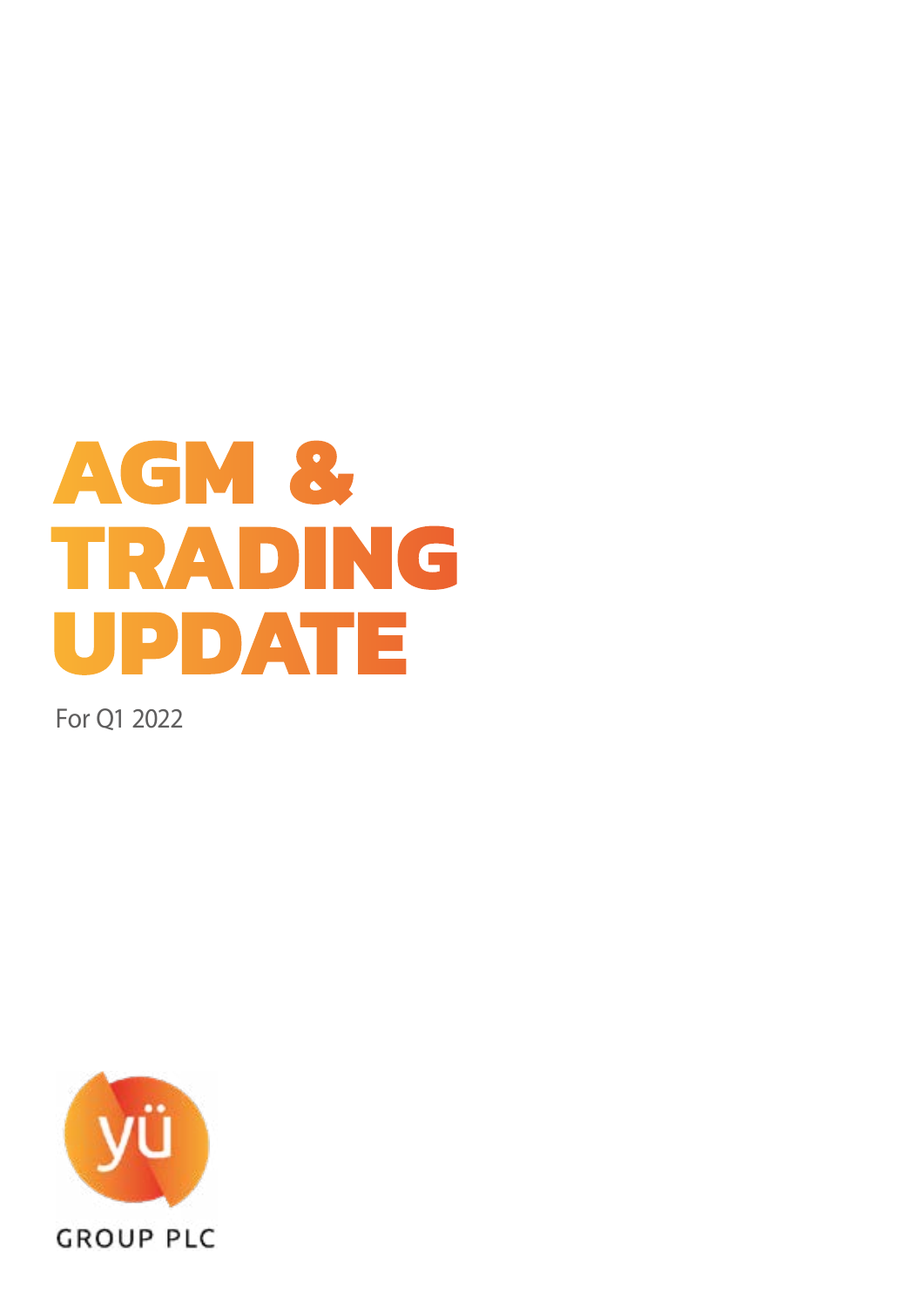

# **Yü Group PLC**

## **("Yü Group" or the "Group")**

### **AGM & Trading Update**

Yü Group PLC (AIM: YU.), the independent supplier of gas, electricity and water to the UK corporate sector, provides the following trading update for the first quarter of 2022 ahead of its Annual General Meeting ("AGM").

The AGM will be held in person at 11:00am today at DLA Piper LLP, 160 Aldersgate Street, Barbican, London EC1A 4HT. The Group advises that copies of the Annual Report and Accounts and Notice of Annual General Meeting are available to download from the Company's website at www.yugroupplc.com. The presentation given by the Chairman and CEO will also be available on the Company's website shortly after the meeting.

### **Trading Update**

The Group is pleased to report a strong start to the year with the good momentum from FY2021 continuing and expects the overall Company performance in FY2022 to be in line with market expectations.

The four months ending 30 April 2022 has seen significant revenue growth, at improved profit margins, compared to the same period in 2021. This provides management with high confidence for the remainder of FY2022.

Average monthly bookings for the four months to 30 April 2022 stood at £13.0m, up 81% compared to the same period in 2021.

The Group remains focused on delivering profitable and controlled growth, based on a strong forward contract book as well as unlocking the benefits of its 'Digital by Default' strategy.

During the period the Group also announced the creation of a Metering Services Division providing the ability to control a larger part of the value chain and drive significant value enhancement over the medium term.

Yü Group will provide a further update in its July trading update, covering the period to 30 June 2022.

Bobby Kalar, Chief Executive Officer, Commented:

"I am pleased to report a very strong start to the year. Despite commodity market volatility, we have delivered record revenues for the four months to 30th April 2022, with continued strong momentum.

I'm delighted that the Group has acquired the management capability of a smart metering business, which I truly believe to be a game-changer. I look forward to scaling this new capability, combined with the efficiencies from our Digital by Default strategy, to further enhance our growth and profitability."

The information contained within this announcement is deemed by the Company to constitute inside information as stipulated under the Market Abuse Regulations (EU) No. 596/2014 as it forms part of UK domestic law by virtue of the European Union (Withdrawal) Act 2018 ('MAR'). Upon the publication of this announcement via Regulatory Information Service ('RIS'), this inside information is now considered to be in the public domain.